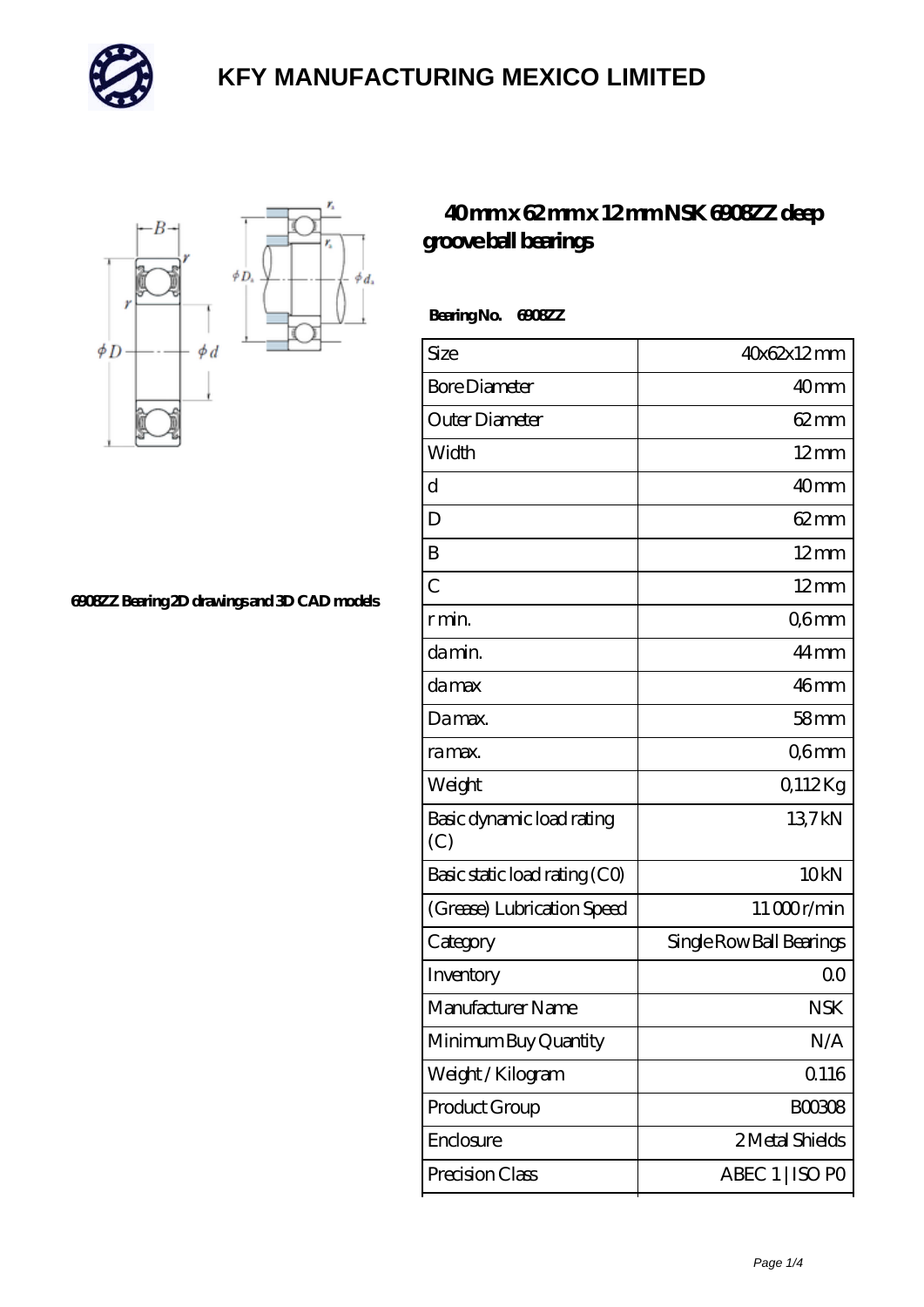

| Maximum Capacity / Filling<br>Slot | No                                                                                                                                                                                             |
|------------------------------------|------------------------------------------------------------------------------------------------------------------------------------------------------------------------------------------------|
| Rolling Element                    | <b>Ball Bearing</b>                                                                                                                                                                            |
| Snap Ring                          | No                                                                                                                                                                                             |
| <b>Internal Special Features</b>   | No                                                                                                                                                                                             |
| Cage Material                      | Steel                                                                                                                                                                                          |
| Internal Clearance                 | CO-Medium                                                                                                                                                                                      |
| Inch - Metric                      | Metric                                                                                                                                                                                         |
| Long Description                   | 40MM Bore; 62MM<br>Outside Diameter; 12MM<br>Outer Race Diameter; 2<br>Metal Shields; Ball Bearing;<br>ABEC 1   ISO PQ No Filling<br>Slot; No Snap Ring No<br><b>Internal Special Features</b> |
| Category                           | Single Row Ball Bearing                                                                                                                                                                        |
| <b>UNSPSC</b>                      | 31171504                                                                                                                                                                                       |
| Harmonized Tariff Code             | 8482105068                                                                                                                                                                                     |
| Noun                               | Bearing                                                                                                                                                                                        |
| <b>Keyword String</b>              | Ball                                                                                                                                                                                           |
| Manufacturer URL                   | http://www.nskamericas.co<br>m                                                                                                                                                                 |
| Weight / LBS                       | 0.22                                                                                                                                                                                           |
| Bore                               | 1.575 Inch   40 Millimeter                                                                                                                                                                     |
| Outer Race Width                   | 0472Inch   12Millimeter                                                                                                                                                                        |
| Outside Diameter                   | 2.441 Inch   62 Millimeter                                                                                                                                                                     |
| bore diameter:                     | 40mm                                                                                                                                                                                           |
| static load capacity.              | 10000N                                                                                                                                                                                         |
| outside diameter:                  | $62 \text{mm}$                                                                                                                                                                                 |
| precision rating                   | ABEC 1 (ISO Class<br>Normal)                                                                                                                                                                   |
| overall width:                     | $12 \text{mm}$                                                                                                                                                                                 |
| finish/coating                     | Uncoated                                                                                                                                                                                       |
| bore type:                         | Round                                                                                                                                                                                          |
| cage material:                     | Steel                                                                                                                                                                                          |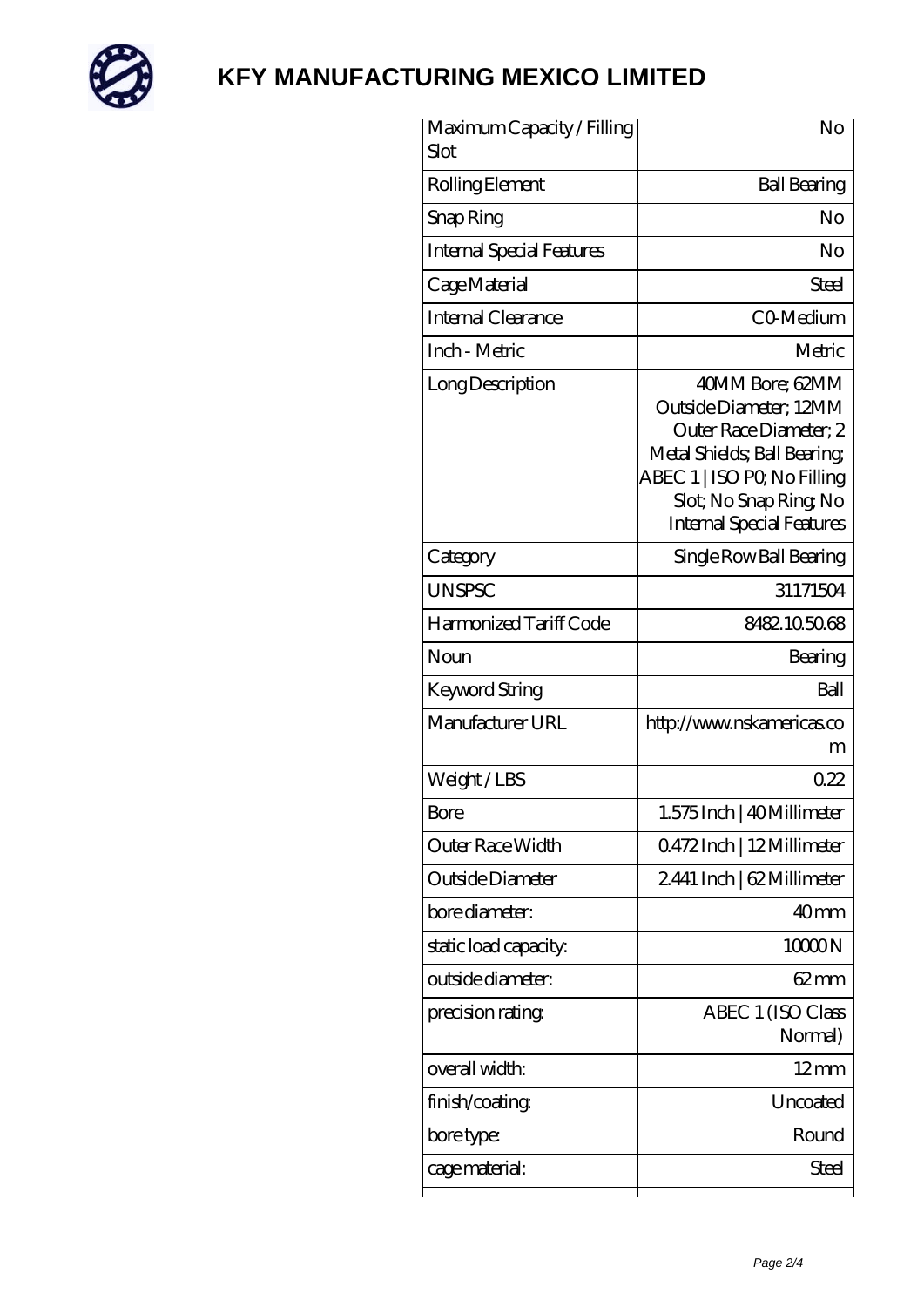

| closure type:                   | Double Shielded            |
|---------------------------------|----------------------------|
| outer ring width:               | $12 \text{mm}$             |
| rowtype & fill slot:            | Single Row Non-Fill Slot   |
| fillet radius                   | 06 <sub>mm</sub>           |
| internal clearance:             | CO                         |
| maximum rpm:                    | 13000RPM                   |
| operating temperature<br>range: | $-10$ to + $110^{\circ}$ C |
| series                          | 69                         |
| dynamic load capacity.          | 13700N                     |
| <b>SRI</b>                      | 341                        |
| hidYobi                         | 6908ZZ                     |
| LangID                          | 1                          |
| D                               | 62                         |
| <b>SREX</b>                     | 0 <sub>O</sub> 4           |
| B                               | 12                         |
| damin                           | 44                         |
| hidTable                        | ecat_NSRDGB                |
| <b>SRE</b>                      | 358                        |
| mass                            | 0.112                      |
| GRS rpm                         | 11000                      |
| ra                              | 06                         |
| <b>SRIX</b>                     | 002                        |
| $D_a$                           | 58                         |
| <b>SRIN</b>                     | $\overline{O}$             |
| CO                              | 10                         |
| fo                              | 157                        |
| <b>SREN</b>                     | $\overline{O}$             |
| DE                              | 58747                      |
| Prod_Type3                      | DGBB_SR_ZZ                 |
| DA_                             | 6747                       |
| bomp                            | 0                          |
| $Z_{-}$                         | 14                         |